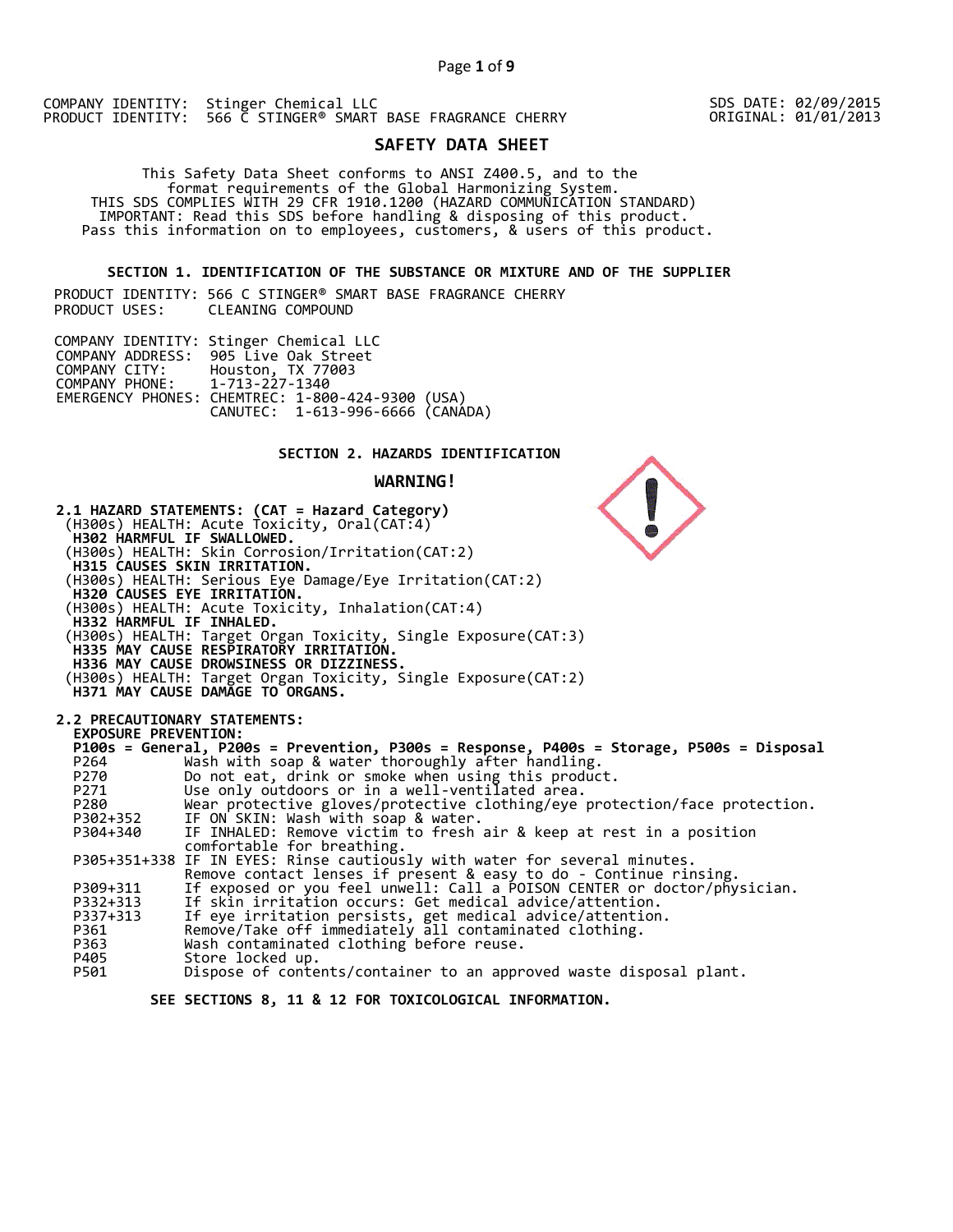## **SECTION 3. COMPOSITION/INFORMATION ON INGREDIENTS**

| <b>MATERIAL</b>                                   | CAS#             | <b>EINECS#</b>  | WT % |
|---------------------------------------------------|------------------|-----------------|------|
| Water                                             | 7732-18-5        | $231 - 791 - 2$ |      |
| Dipropylene Glycol<br>C9-11 Alcohols, Ethoxylated | $25265 - 71 - 8$ |                 | ø-   |
|                                                   | 68439-46-3       | 246-770-3       |      |
| Amphoteric Surfactant                             | Confidential     |                 |      |
| Ethylenediaminetetraacetic Acid                   | $60 - 00 - 4$    | -               |      |
| 2-Butoxyethanol                                   | $111 - 76 - 2$   | $203 - 905 - 0$ |      |

The specific chemical component identities and/or the exact component percentages of this material may be withheld as trade secrets. This information is made available to health professionals, employees, and designated representatives in accordance with the applicable provisions of 29 CFR 1910.1200̄ (I)(1).  $\overline{\phantom{a}}$ 

TRACE COMPONENTS: Trace ingredients (if any) are present in < 1% concentration, (< 0.1% for potential carcinogens, reproductive toxins, respiratory tract mutagens, and sensitizers). None of the trace ingredients contribute significant additional hazards at the concentrations that may be present in this product. All pertinent hazard information has been provided in this document, per the requirements of the Federal Occupational Safety and Health Administration Standard (29 CFR 1910.1200), U.S. State equivalents, and Canadian Hazardous Materials Identification System Standard (CPR 4).

## **SECTION 4. FIRST AID MEASURES**

4.1 MOST IMPORTANT SYMPTOMS/EFFECTS, ACUTE & CHRONIC: See Section 11 for symptoms/effects, acute & chronic.

4.2 GENERAL ADVICE: First Aid responders should pay attention to self-protection and use the recommended protective clothing (chemical resistant gloves, splash protection). If potential for exposure exists, refer to Section 8 for specific personal protective equipment.

4.3 EYE CONTACT:

 If this product enters the eyes, check for and remove any contact lenses. Open eyes while under gently running water. Use sufficient force to open eyelids. "Roll" eyes to expose more surface. <u>Minimum</u> flushing is for 15 minutes. Seek immediate medical attention.

4.4 SKIN CONTACT:

 If the product contaminates the skin, immediately begin decontamination with running water. <u>Minimum</u> flushing is for 15 minutes. Remove contaminated clothing, taking care not to contaminate eyes. If skin becomes irritated and irritation persists, medical attention may be necessary. Wash contaminated clothing before reuse, discard contaminated shoes.

4.5 INHALATION:

 After high vapor exposure, remove to fresh air. If breathing is difficult, give oxygen. If breathing has stopped, trained personnel should immediately begin artificial respiration. If the heart has stopped, trained personnel should immediately begin cardiopulmonary resuscitation (CPR). Seek immediate medical attention.

4.6 SWALLOWING:

 If swallowed, CALL PHYSICIAN OR POISON CONTROL CENTER FOR MOST CURRENT INFORMATION. If professional advice is not available, give two glasses of water to drink. DO NOT INDUCE VOMITING. Never induce vomiting or give liquids to someone who is unconscious, having convulsions, or unable to swallow. Seek immediate medical attention.

- 4.7 RESCUERS: Victims of chemical exposure must be taken for medical attention. Rescuers should be taken for medical attention, if necessary. Take a copy of label and SDS to physician or health professional with victim.
- 4.8 NOTES TO PHYSICIAN:

 There is no specific antidote. Treatment of overexposure should be directed at the control of symptoms and the clinical condition of the patient. Any material aspirated during vomiting may cause lung injury. Therefore, emesis should not be induced mechanically or pharmacologically. If it is considered necessary to evacuate the stomach contents, this should be done by means least likely to cause aspiration (such as: Gastric lavage after endotracheal intubation).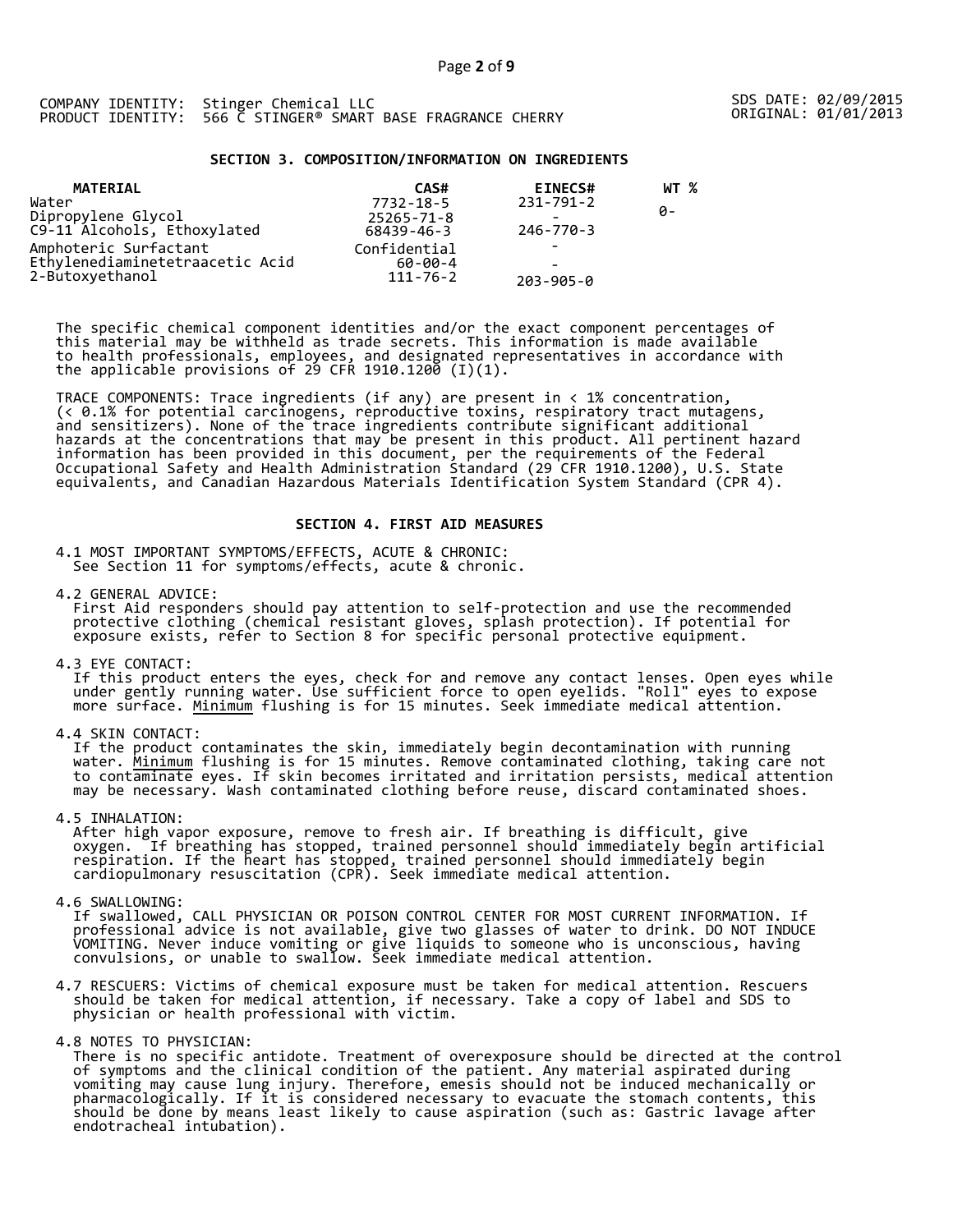## SDS DATE: 02/09/2015 ORIGINAL: 01/01/2013

## **SECTION 5. FIRE FIGHTING MEASURES**

5.1 FIRE & EXPLOSION PREVENTIVE MEASURES: NO open flames. Above flash point, use a closed system, ventilation,

- 5.2 SUITABLE (& UNSUITABLE) EXTINGUISHING MEDIA: Use dry powder, alcohol-resistant foam, water spray, carbon dioxide.
- 5.3 SPECIAL PROTECTIVE EQUIPMENT & PRECAUTIONS FOR FIRE FIGHTERS: Water spray may be ineffective on fire but can protect fire-fighters & cool closed containers. Use fog nozzles if water is used. Do not enter confined fire-space without full bunker gear. (Helmet with face shield, bunker coats, gloves & rubber boots).

5.4 SPECIFIC HAZARDS OF CHEMICAL & HAZARDOUS COMBUSTION PRODUCTS: SLIGHTLY COMBUSTIBLE! Isolate from oxidizers, heat, & open flame. Closed containers may explode if exposed to extreme heat. Applying to hot surfaces requires special precautions. Continue all label precautions!

## **SECTION 6. ACCIDENTAL RELEASE MEASURES**

- 6.1 SPILL AND LEAK RESPONSE AND ENVIRONMENTAL PRECAUTIONS: Uncontrolled releases should be responded to by trained personnel using pre-planned procedures. No action shall be taken involving personal risk without suitable training. Keep unnecessary and unprotected personnel from entering spill area. Do not touch or walk through material. Avoid breathing vapor or mist. Provide adequate ventilation. Proper protective equipment should be used. In case of a spill, clear the affected area, protect people, and respond with trained personnel. ELIMINATE all ignition sources (no smoking, flares, sparks, or flames in immediate area).
- 6.2 PERSONAL PRECAUTIONS, PROTECTIVE EQUIPMENT, EMERGENCY PROCEDURES: The proper personal protective equipment for incidental releases (such as: 1 Liter of the product released in a well-ventilated area), use impermeable gloves, they should be Level B: **triple-gloves (rubber gloves and nitrile gloves over latex gloves), chemical resistant suit and boots, hard-hat, and Self-Contained Breathing Apparatus** specific for the material handled, goggles, face shield, and appropriate body protection. In the event of a large release, use impermeable gloves, specific for the material handled, chemically resistant suit and boots, and hard hat, and Self-Contained Breathing Apparatus or respirator.

 Personal protective equipment are required wherever engineering controls are not adequate or conditions for potential exposure exist. Select NIOSH/MSHA approved based on actual or potential airborne concentrations in accordance with latest OSHA and/or ANSI recommendations.

6.3 ENVIRONMENTAL PRECAUTIONS:

 Stop spill at source. Construct temporary dikes of dirt, sand, or any appropriate readily available material to prevent spreading of the material. Close or cap valves and/or block or plug hole in leaking container and transfer to another container. Keep from entering storm sewers and ditches which lead to waterways, and if necessary, call the local fire or police department for immediate emergency assistance.

6.4 METHODS AND MATERIAL FOR CONTAINMENT & CLEAN-UP: Absorb spilled liquid with polypads or other suitable absorbent materials. If necessary, neutralize using suitable buffering material, (acid with soda ash or base with phosphoric acid), and test area with litmus paper to confirm neutralization. Clean up with non-combustible absorbent (such as: sand, soil, and so on). Shovel up and place all spill residue in suitable containers. dispose of at an appropriate waste disposal facility according to current applicable laws and regulations and product characteristics at time of disposal (see Section 13 - Disposal Considerations).

6.5 NOTIFICATION PROCEDURES:

 In the event of a spill or accidental release, notify relevant authorities in accordance with all applicable regulations. US regulations require reporting release of this material to the environment which exceed the applicable reportable quantity or oil spills which could reach any waterway including intermittent dry creeks. The National Response Center can be reached at (800)424-8802.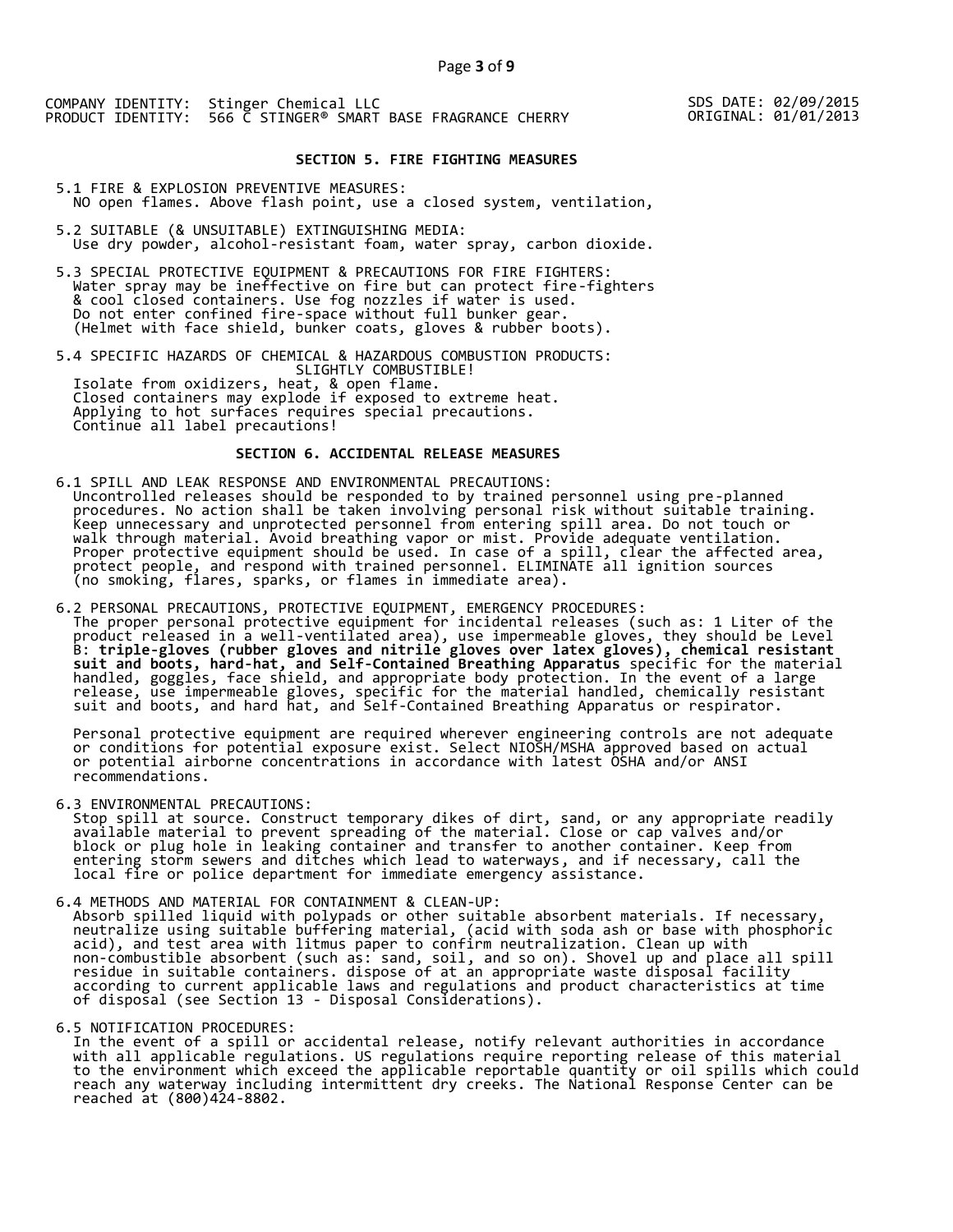SDS DATE: 02/09/2015<br>ORIGINAL: 01/01/2315

## **SECTION 7. HANDLING AND STORAGE**

7.1 PRECAUTIONS FOR SAFE HANDLING: Isolate from oxidizers, heat, & open flame. Use only with adequate ventilation. Avoid or repeated breathing of vapor or spray mist. Do not get in eyes, on skin or clothing. Consult Safety Equipment Supplier. Wear goggles, face shield, gloves, apron & footwear impervious to material. Wash clothing before reuse. Avoid free fall of liquid. Ground containers when transferring. Do not flame cut, braze, or weld. Continue all label precautions!

7.2 CONDITIONS FOR SAFE STORAGE, INCLUDING ANY INCOMPATIBILITIES: Isolate from strong oxidants. Do not store above 49 C/120 F. Keep container tightly closed & upright when not in use to prevent leakage.

#### **SECTION 7. HANDLING AND STORAGE (CONTINUED)**

7.3 NONBULK: CONTAINERS:

 Store containers in a cool, dry location, away from direct sunlight, sources of intense heat, or where freezing is possible. Material should be stored in secondary containers or in a diked area, as appropriate. Store containers away from incompatible chemicals (see Section 10, Stability and Reactivity). Post warning and "NO SMOKING" signs in storage and use areas, as appropriate. Empty containers should be handled with care. Never store food, feed, or drinking water in containers which held this product.

7.4 BULK CONTAINERS:

 All tanks and pipelines which contain this material must be labeled. Perform routine maintenance on tanks or pipelines which contain this product. Report all leaks immediately to the proper personnel.

7.5 TANK CAR SHIPMENTS:

Tank cars carrying this product should be loaded and unloaded in strict accordance with<br>tank-car manufacturer's recommendation and all established on-site safety procedures. tank-car manufacturer's recommendation and all established on-site safety procedures. Appropriate personal protective equipment must be used (see Section 8, Engineering Controls and Personal Protective Equipment.). All loading and unloading equipment must be inspected, prior to each use. Loading and unloading operations must be attended, at all times. Tank cars must be level, brakes must be set or wheels must be locked or blocked prior to loading or unloading. Tank car (for loading) or storage tanks (for unloading) must be verified to be correct for receiving this product and be properly prepared, prior to starting the transfer operations. Hoses must be verified to be in the correct positions, before starting transfer operations. A sample (if required) must be taken and verified (if required) prior to starting transfer operations. All lines must be blown-down and purged before disconnecting them from the tank car or vessel.

7.6 PROTECTIVE PRACTICES DURING MAINTENANCE OF CONTAMINATED EQUIPMENT: Follow practices indicated in Section 6 (Accidental Release Measures). Make certain application equipment is locked and tagged-out safely. Always use this product in areas where adequate ventilation is provided. Collect all rinsates and dispose of according to applicable Federal, State, Provincial, or local procedures.

7.7 EMPTY CONTAINER WARNING:

 Empty containers may contain residue and can be dangerous. Do not attempt to refill or clean containers without proper instructions. Empty drums should be completely drained and safely stored until appropriately reconditioned or disposed. Empty containers should be taken for recycling, recovery, or disposal through suitably qualified or licensed contractor and in accordance with governmental regulations. **DO NOT PRESSURIZE, CUT, WELD, BRAZE, SOLDER, DRILL, GRIND, OR EXPOSE SUCH CONTAINERS TO HEAT, FLAME, SPARKS, STATIC ELECTRICITY, OR OTHER SOURCES OF IGNITION. THEY MAY BURST AND CAUSE INJURY OR DEATH.**

## **SECTION 8. EXPOSURE CONTROLS/PERSONAL PROTECTION**

| 8.1 EXPOSURE LIMITS:<br>MATERIAL                  | CAS#                       | <b>EINECS#</b> | TWA (OSHA)             | TLV (ACGIH)            |
|---------------------------------------------------|----------------------------|----------------|------------------------|------------------------|
| Water                                             | 7732-18-5                  |                | 231-791-2 None Known   | None Known             |
| Dipropylene Glycol<br>C9-11 Alcohols, Ethoxylated | 25265-71-8                 |                | 246-770-3 None Known   | 25 ppm                 |
| Amphoteric Surfactant                             | 68439-46-3<br>Confidential |                | None Known             | None Known             |
| Ethylenediaminetetraacetic Acid                   | 60-00-4                    |                | None Known             | None Known             |
| -Butoxyethanol                                    | $111 - 76 - 2$             | 203-905-0      | None Known<br>50 ppm S | None Known<br>20 ppm S |

This product contains no EPA Hazardous Air Pollutants (HAP) in amounts  $> 0.1\%$ .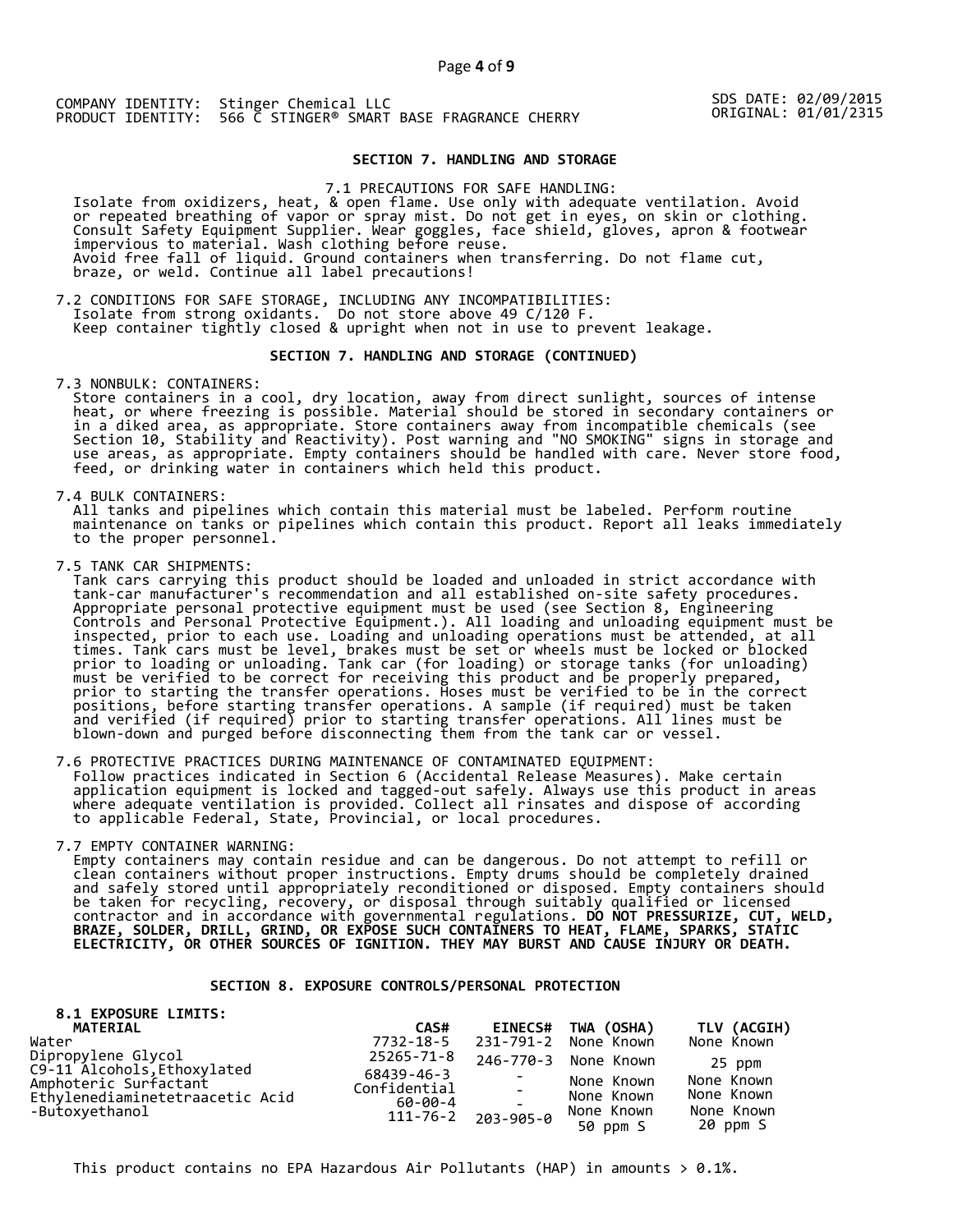SDS DATE: 02/09/2015 ORIGINAL: 01/01/2013

## **SECTION 8. EXPOSURE CONTROLS/PERSONAL PROTECTION (CONTINUED)**

## **8.2 APPROPRIATE ENGINEERING CONTROLS:**

#### RESPIRATORY EXPOSURE CONTROLS

 Airborne concentrations should be kept to lowest levels possible. If vapor, dust or mist is generated and the occupational exposure limit of the product, or any component of the product, is exceeded, use appropriate NIOSH or MSHA approved air purifying or air-supplied respirator authorized in 29 CFR 1910.134, European Standard EN 149, or applicable State regulations, after determining the airborne concentration of the contaminant. Air supplied respirators should always be worn when airborne concentration of the contaminant or oxygen content is unknown. Maintain airborne contaminant concentrations below exposure limits. If adequate ventilation is not available or there is potential for airborne exposure above the exposure limits, a respirator may be worn up to the respirator exposure limitations, check with respirator equipment manufacturer's recommendations/limitations. For particulates, a particulate respirator (NIOSH Type N95 or better filters) may be worn. If oil particles (such as: lubricants, cutting fluids, glycerine, and so on) are present, use a NIOSH Type R or P filter. For a higher level of protection, use positive pressure supplied air respiration protection or Self-Contained Breathing Apparatus or if oxygen levels are below 19.5% or are unknown.

 EMERGENCY OR PLANNED ENTRY INTO UNKNOWN CONCENTRATIONS OR IDLH CONDITIONS Positive pressure, full-face piece Self-Contained Breathing Apparatus; or positive pressure, full-face piece Self-Contained Breathing Apparatus with an auxilliary positive pressure Self-Contained Breathing Apparatus.

VENTILATION<br>LOCAL EXHAUST: LOCAL EXHAUST: Necessary MECHANICAL (GENERAL): Necessary SPECIAL: None OTHER: None Please refer to ACGIH document, "Industrial Ventilation, A Manual of Recommended Practices", most recent edition, for details.

## **8.3 INDIVIDUAL PROTECTION MEASURES, SUCH AS PERSONAL PROTECTIVE EQUIPMENT:**

#### EYE PROTECTION:

 Safety eyewear complying with an approved standard should be used when a risk assessment indicates this is necessary to avoid exposure to liquid splashes, mists or dusts. If contact is possible, chemical splash goggles should be worn, when a higher degree of protection is necessary, use splash goggles or safety glasses. Face-shields are recommended when the operation can generate splashes, sprays or mists.

#### HAND PROTECTION:

 Use gloves chemically resistant to this material. Glove must be inspected prior to use. Preferred examples: Butyl rubber, Chlorinated Polyethylene, Polyethylene, Ethyl vinyl alcohol laminate ("EVAL"), Polyvinyl alcohol ("PVA"). Examples of acceptable glove barrier materials include: Natural rubber ("latex"), Neoprene, Nitrile/butadiene rubber ("nitrile") or ("NBR"), Polyvinyl chloride ("PVC") or "vinyl"), Viton. Chemical-resistant, impervious gloves complying with an approved standard should be worn at all times when handling chemical products if a risk assessment indicates this is necessary. Considering the parameters specified by the glove manufacturer, check during use that the gloves are still retaining their protective properties. It should be noted that the time to breakthrough for any glove material may be different for different glove manufacturers. In the case of mixtures, consisting of several substances, the protection time of the gloves cannot be accurately estimated. Use proper glove removal technique (without touching glove's outer surface) to avoid skin contact with this product. Dispose of contaminated gloves after use in accordance with applicable laws and good practices. Wash and dry hands.

#### BODY PROTECTION:

 Use body protection appropriate for task. Cover-all, rubber aprons, or chemical protective clothing made from impervious materials are generally acceptable, depending on the task.

#### WORK & HYGIENIC PRACTICES:

 Wash hands, forearms and face thoroughly after handling chemical products, before eating, smoking and using toilet facilities and at the end of the working period. Provide readily accessible eye wash stations & safety showers. Remove clothing that becomes contaminated. Destroy contaminated leather articles. Launder or discard contaminated clothing.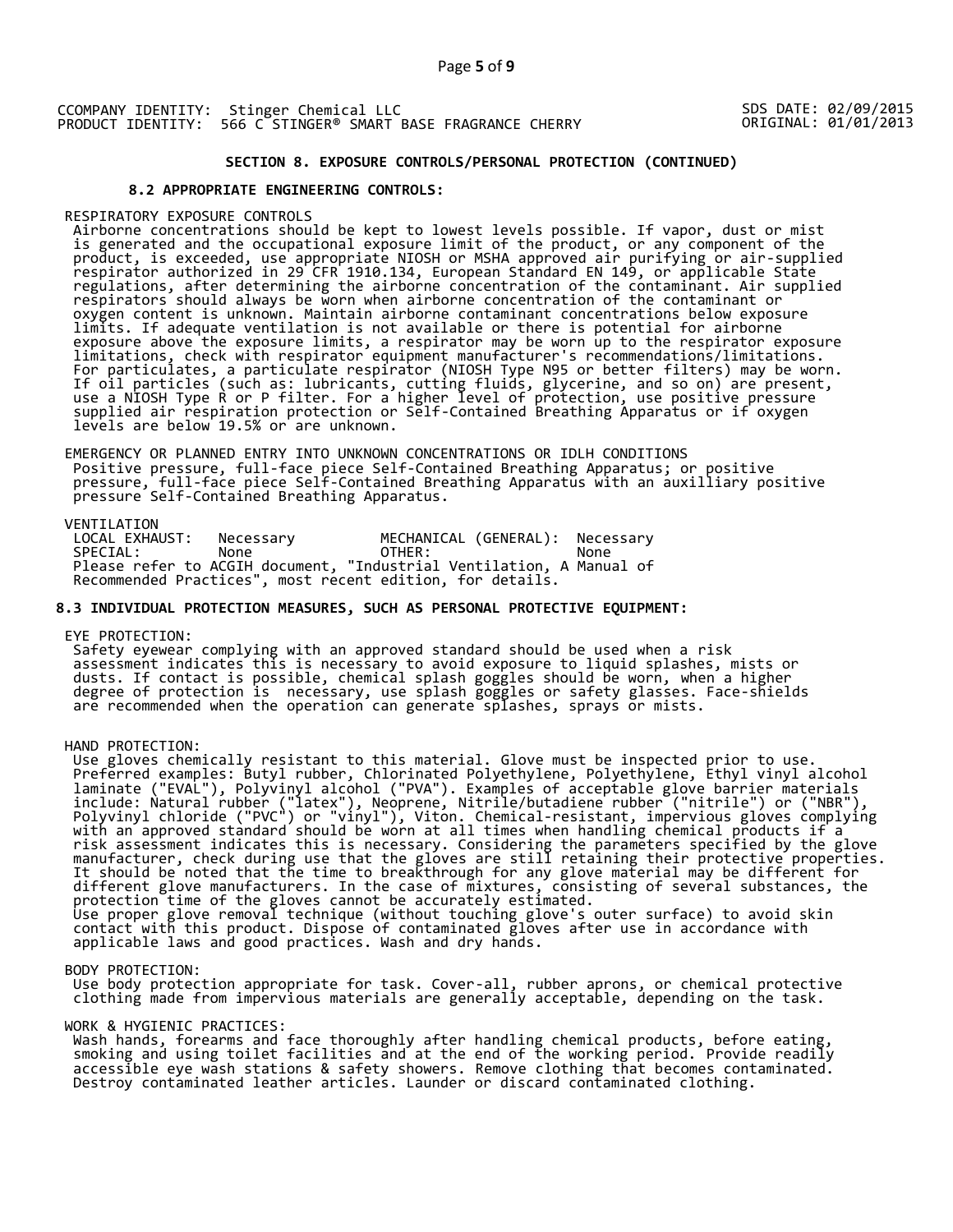## **SECTION 9. PHYSICAL & CHEMICAL PROPERTIES**

| APPEARANCE:                                          | Liquid, Amber                                 |
|------------------------------------------------------|-----------------------------------------------|
| ODOR:                                                | Cherry                                        |
| ODOR THRESHOLD:                                      | Not Available                                 |
| pH (Neutrality):                                     | ~8                                            |
| MELTING POINT/FREEZING POINT:                        | Not Available / $17^{\circ}$ F/ -8.3 C        |
| BOILING RANGE (IBP, 50%, Dry Point):                 | 105 105 231* C / 222 222 448* F (*=End Point) |
| FLASH POINT (TEST METHOD):                           | 137 C / 280 F (TCC) (Lowest Component         |
| EVAPORATION RATE (n-Butyl Acetate=1):                | Not Applicable                                |
| FLAMMABILITY CLASSIFICATION:                         | Class III-B                                   |
| LOWER FLAMMABLE LIMIT IN AIR (% by vol):             | 1.1 (Lowest Component)                        |
| UPPER FLAMMABLE LIMIT IN AIR (% by vol):             | Not Available                                 |
| VAPOR PRESSURE (mm of Hg)@20 C                       | 17.3                                          |
| VAPOR DENSITY (air=1):                               | 0.719                                         |
| GRAVITY @ 68/68 F / 20/20 C:                         |                                               |
| DENSITY:                                             | 1.082                                         |
| SPECIFIC GRAVITY (Water=1):                          | 1.08                                          |
| POUNDS/GALLON:                                       | 9.05                                          |
| WATER SOLUBILITY:                                    | Appreciable                                   |
| PARTITION COEFFICIENT (n-Octane/Water):              | Not Available                                 |
| AUTO IGNITION TEMPERATURE:                           | 371 C / 700 F                                 |
| DECOMPOSITION TEMPERATURE:                           | Not Available                                 |
| TOTAL VOC'S (TVOC)*:                                 | 1.0 Vol% / 9.0 g/L / .0 Lbs/Gal               |
| NONEXEMPT VOC'S (CVOC)*:                             | 1.0 Vol% / 9.0 g/L / .0 Lbs/Gal               |
| HAZARDOUS AIR POLLUTANTS (HAPS):                     | 0.0 Wt% /0.0 g/L / 0.000 Lbs/Gal              |
| NONEXEMPT VOC PARTIAL PRESSURE (mm of Hg @ 20 C)     | 0.0                                           |
| VISCOSITY @ 20 C (ASTM D445):                        | Not Available                                 |
| * Using CARB (California Air Resources Board Rules). |                                               |

## **SECTION 10. STABILITY & REACTIVITY**

10.1 REACTIVITY & CHEMICAL STABILITY: Stable under normal conditions, no hazardous reactions when kept from incompatibles.

10.2 POSSIBILITY OF HAZARDOUS REACTIONS & CONDITIONS TO AVOID: Isolate from oxidizers, heat, & open flame.

10.3 INCOMPATIBLE MATERIALS: Reacts with strong oxidants, causing fire & explosion hazard.

10.4 HAZARDOUS DECOMPOSITION PRODUCTS: Carbon Monoxide, Carbon Dioxide from burning.

10.5 HAZARDOUS POLYMERIZATION: Will not occur.

## **SECTION 11. TOXICOLOGICAL INFORMATION**

## **11.1 ACUTE HAZARDS**

 11.11 EYE & SKIN CONTACT: Primary irritation to skin, defatting, dermatitis. Absorption thru skin increases exposure. Primary irritation to eyes, redness, tearing, blurred vision. Liquid can cause eye irritation. Wash thoroughly after handling.

 11.12 INHALATION: Anesthetic. Irritates respiratory tract. Acute overexposure can cause serious nervous system depression. Vapor harmful. Breathing vapor can cause irritation.

 11.13 SWALLOWING: Swallowing can cause abdominal irritation, nausea, vomiting & diarrhea.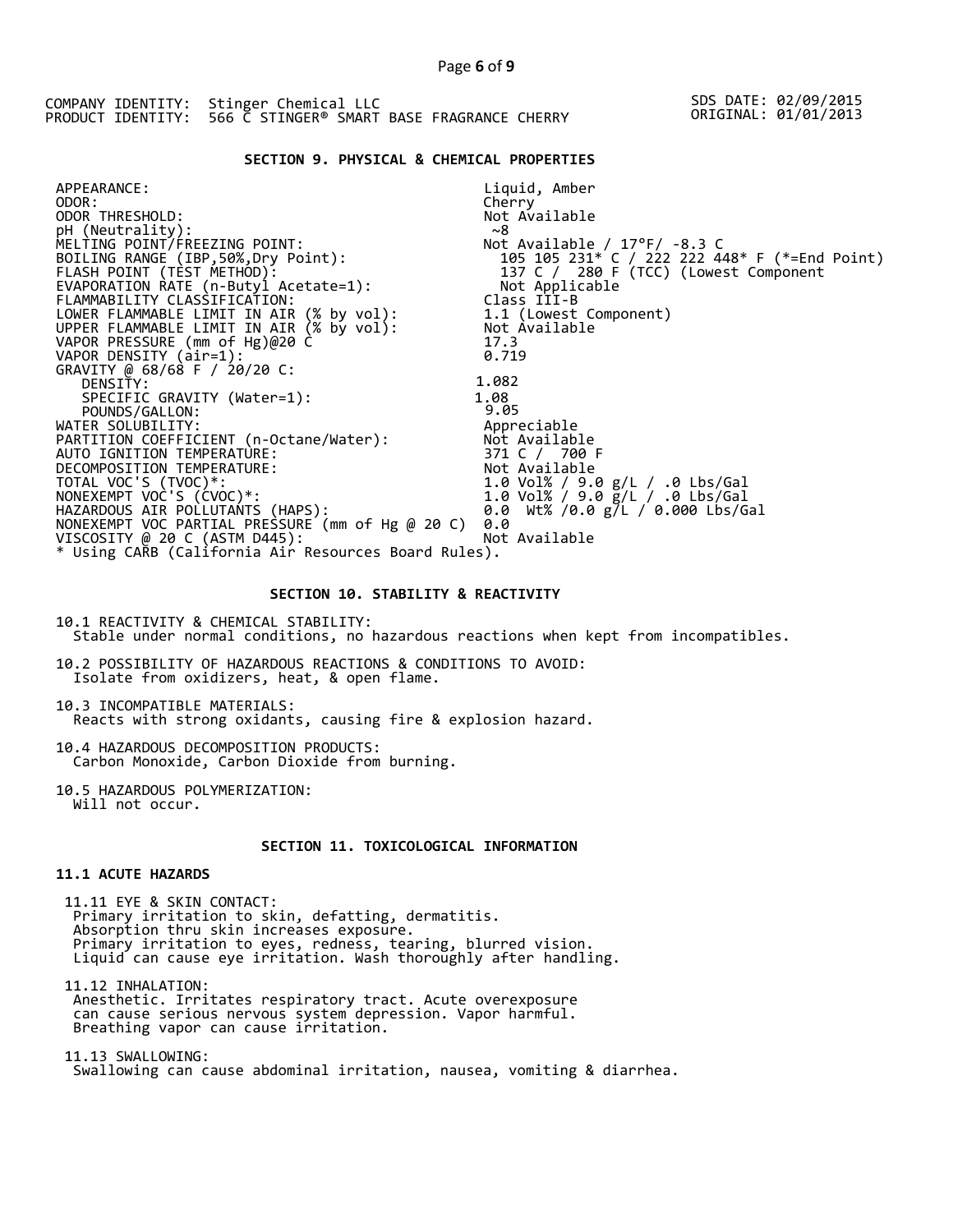SDS DATE: 02/09/2015 ORIGINAL: 01/01/2013

## **SECTION 11. TOXICOLOGICAL INFORMATION (CONTINUED)**

#### **11.2 SUBCHRONIC HAZARDS/CONDITIONS AGGRAVATED**

 MEDICAL CONDITIONS AGGRAVATED BY EXPOSURE: Pre-existing disorders of any target organs mentioned in this Document can be aggravated by over-exposure by routes of entry to components of this product. Persons with these disorders should avoid use of this product.

#### **11.3 CHRONIC HAZARDS**

 11.31 CANCER, REPRODUCTIVE & OTHER CHRONIC HAZARDS: This product has no carcinogens listed by IARC, NTP, NIOSH, OSHA or ACGIH, as of this date, greater or equal to 0.1%.

11.32 TARGET ORGANS: May cause damage to target organs, based on animal data.

11.33 IRRITANCY: Irritating to contaminated tissue.

11.34 SENSITIZATION: No component is known as a sensitizer.

11.35 MUTAGENICITY: No known reports of mutagenic effects in humans.

11.36 EMBRYOTOXICITY: No known reports of embryotoxic effects in humans.

11.37 TERATOGENICITY: No known reports of teratogenic effects in humans.

11.38 REPRODUCTIVE TOXICITY: No known reports of reproductive effects in humans.

 A MUTAGEN is a chemical which causes permanent changes to genetic material (DNA) such that the changes will propagate across generational lines. An EMBRYOTOXIN is a chemical which causes damage to a developing embryo (such as: within the first 8 weeks of pregnancy in humans), but the damage does not propagate across generational lines. A TERATOGEN is a chemical which causes damage to a developing fetus, but the damage does not propagate across generational lines. A REPRODUCTIVE TOXIN is any substance which interferes in any way with the reproductive process.

#### **11.4 MAMMALIAN TOXICITY INFORMATION**

| <b>MATERIAL</b>    | <b>CAS#</b> | <b>EINECS#</b> | LOWEST KNOWN LETHAL DOSE DATA |
|--------------------|-------------|----------------|-------------------------------|
|                    |             |                | LOWEST KNOWN LD50 (ORAL)      |
| Dipropylene Glycol | 25265-71-8  | $\sim$         | 14800.0 mg/kg(Rats)           |

## **SECTION 12. ECOLOGICAL INFORMATION**

## **12.1 ALL WORK PRACTICES MUST BE AIMED AT ELIMINATING ENVIRONMENTAL CONTAMINATION.**

12.2 EFFECT OF MATERIAL ON PLANTS AND ANIMALS: This product may be harmful or fatal to plant and animal life if released into the environment. Refer to Section 11 (Toxicological Information) for further data on the effects of this product's components on test animals.

12.3 EFFECT OF MATERIAL ON AQUATIC LIFE: The most sensitive known aquatic group to any component of this product is: Tidewater Silversides 1250 ppm or mg/L (96 hour exposure). Keep out of sewers and natural water supplies.

12.4 MOBILITY IN SOIL Mobility of this material has not been determined.

12.5 DEGRADABILITY This product is partially biodegradable.

12.6 ACCUMULATION Bioaccumulation of this product has not been determined.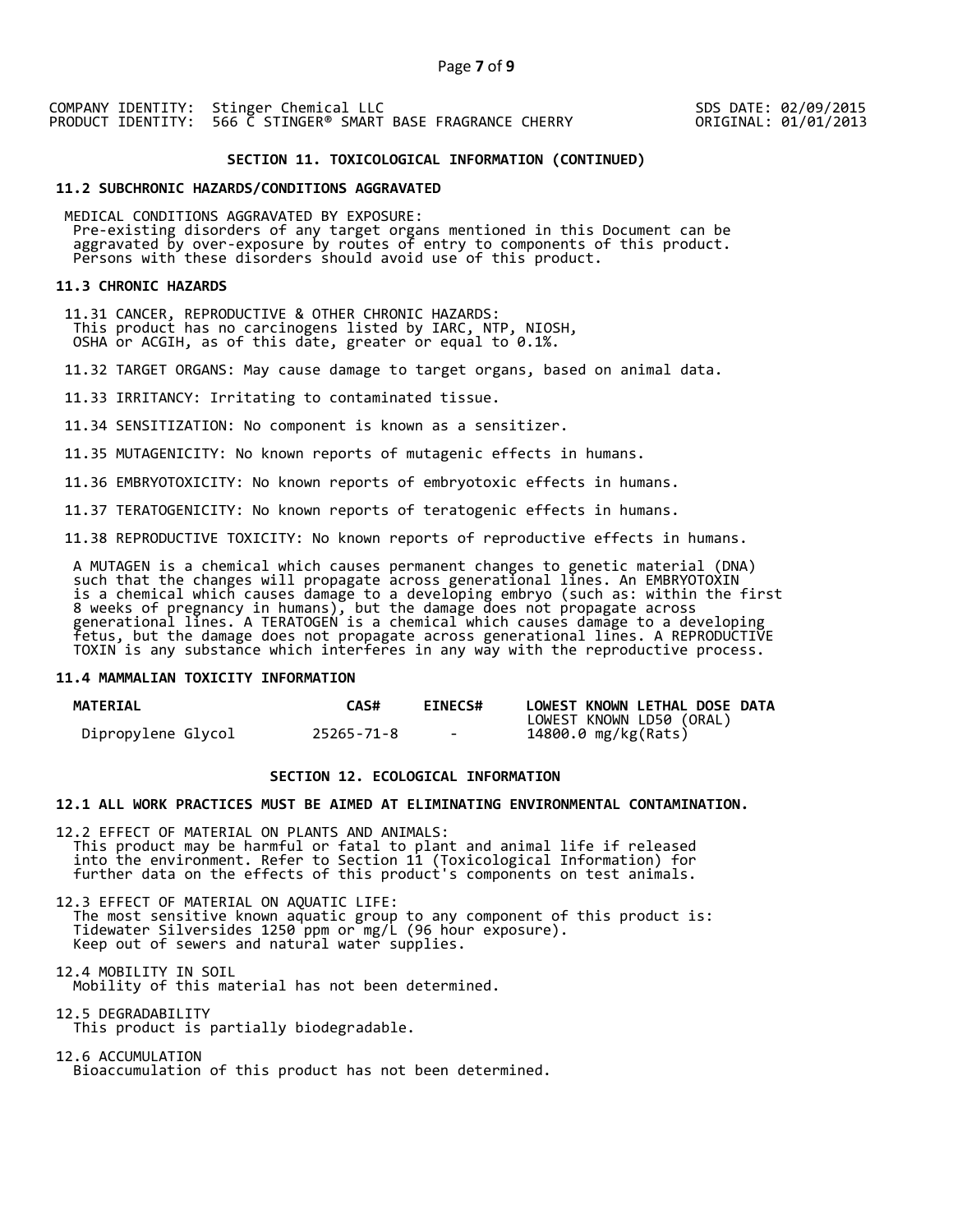SDS DATE: 02/09/2015 ORIGINAL: 01/01/2013

## **SECTION 13. DISPOSAL CONSIDERATIONS**

The generation of waste should be avoided or minimized wherever possible. Dispose of surplus and non-recyclable products via a licensed waste disposal contractor. Waste should not be disposed of untreated to the sewer unless fully compliant with the requirements of all authorities with jurisdiction. Waste packaging should be recycled. Incineration or landfill should only be considered when recycling is not feasible. This material and its container must be disposed of in a safe way. Care should be taken when handling emptied containers that have not been cleaned or rinsed out. Empty containers and liners may retain some product residues. Vapor from some product residues may create a highly flammable or explosive atmosphere inside the container. **DO NOT PRESSURIZE, CUT, WELD, BRAZE, SOLDER, DRILL, GRIND, OR EXPOSE USED CONTAINERS TO HEAT, FLAME, SPARKS, STATIC ELECTRICITY, OR OTHER SOURCES OF IGNITION. THEY MAY BURST AND CAUSE INJURY OR DEATH.** Avoid dispersal of spilled material and runoff and contact with soil, waterways, drains and sewers. Processing, use or contamination may change the waste disposal requirements. Do not dispose of on land, in surface waters, or in storm drains. Waste should be recycled or disposed of in accordance with regulations. Large amounts should be collected for reuse or consigned to licensed hazardous waste haulers for disposal. **ALL DISPOSAL MUST BE IN ACCORDANCE WITH ALL FEDERAL, STATE, PROVINCIAL, AND LOCAL REGULATIONS. IF IN DOUBT, CONTACT PROPER AGENCIES.** 

## **SECTION 14. TRANSPORT INFORMATION**

MARINE POLLUTANT: No DOT/TDG SHIP NAME: Not Regulated DRUM LABEL:<br>IATA / ICAO:<br>IMO / IMDG: Not Regulated Not Regulated EMERGENCY RESPONSE GUIDEBOOK NUMBER: None

 **SECTION 15. REGULATORY INFORMATION** 

**15.1 EPA REGULATION: SARA SECTION 311/312 HAZARDS: Acute Health** 

All components of this product are on the TSCA list. SARA Title III Section 313 Supplier Notification This product contains the indicated <\*> toxic chemicals subject to the reporting requirements of Section 313 of the Emergency Planning & Community Right-To-Know Act of 1986 & of 40 CFR 372. This information must be included in all MSDSs that are copied and distributed for this material.

| SARA TITLE III INGREDIENTS       | CAS#    | <b>EINECS#</b> | WT% (REG.SECTION) RQ(LBS) |      |
|----------------------------------|---------|----------------|---------------------------|------|
| *Ethvlenediaminetetraacetic Acid | 60-00-4 |                | 0-1 (311,312,313)         | None |

## **SECTION 15. REGULATORY INFORMATION (CONTINUED)**

#### **15.2 STATE REGULATIONS:**

 CALIFORNIA SAFE DRINKING WATER & TOXIC ENFORCEMENT ACT (PROPOSITION 65): This product contains no chemicals known to the State of California to cause cancer or reproductive toxicity.

#### **15.3 INTERNATIONAL REGULATIONS**

 The identified components of this product are listed on the chemical inventories of the following countries: Australia (AICS), Canada (DSL or NDSL), China (IECSC), Europe (EINECS, ELINCS), Japan (METI/CSCL, MHLW/ISHL), South Korea (KECI), New Zealand (NZIoC), Philippines (PICCS), Switzerland (SWISS), Taiwan (NECSI), USA (TSCA).

## **15.4 CANADA: WORKPLACE HAZARDOUS MATERIALS INFORMATION SYSTEM (WHMIS)**  D2B: Irritating to skin / eyes.

 This product was classified using the hazard criteria of the Controlled Products Regulations (CPR). This Document contains all information required by the CPR.